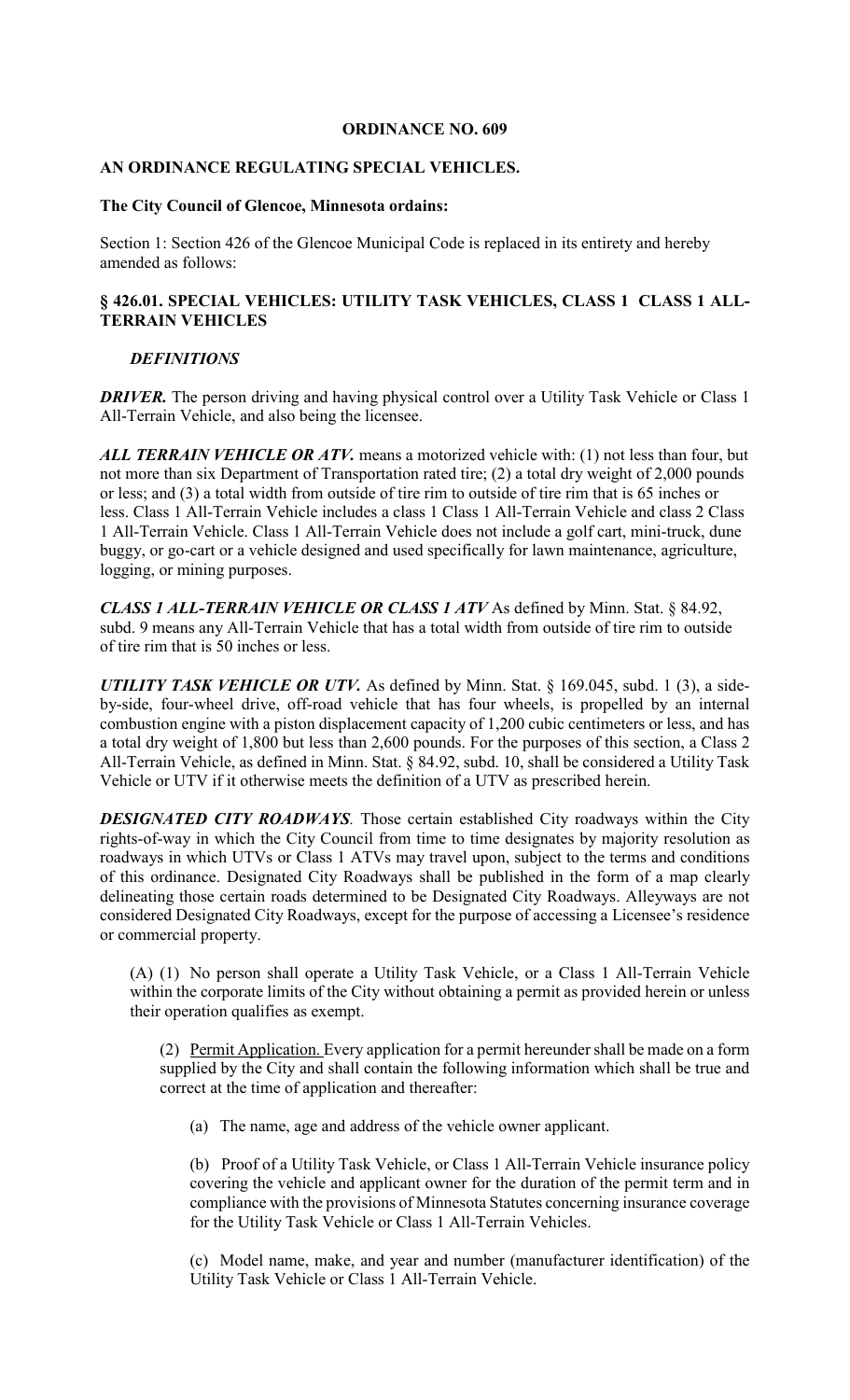(d) A copy of a valid state issued driver's license belonging to the applicant.

(e) A certification that the applicant owner applicant can safely operate a Utility Task Vehicle or Class 1 All-Terrain Vehicle.

(f) A certification which shall include but not be limited to that the applicant has received and reviewed the City's map of Designated City Roadways, has reviewed this ordinance, that the licensed vehicle can be operated safely within a City rightof-way based upon manufacturer's guidance(s), a certification that the vehicle has been inspected by city staff for compliance with city ordinances and state law, and a certification that the applicant has completed all safety training mandated by City Council.

(g) Other information as may be required by City staff, the chief of police, City Council, or Minnesota state law.

(3) Permit Fee. The permit fee shall be as otherwise set forth in the City's fee schedule and not less than \$50 per term.

(4) Permit Term. Permits shall be granted for a term of one calendar year from January 1 to December 31st (regardless of what month the permit is issued) and must be renewed through an annual application and payment applicable permit fee payment pursuant to the requirements of this section.

(5) Permit Conditions. No permit shall be granted or renewed unless the following conditions are met:

- (a) The applicant vehicle owner must demonstrate that he or she currently holds a valid state issued driver's license.
- (b) The applicant shall be 18 years of age or older at the time the permit for UTV or Class 1 ATV is granted.
- (c) The applicant shall demonstrate or otherwise certify that they are the owner or lessor of the UTV or Class 1 ATV being licensed.
- (d) The applicant shall submit a true and correct acknowledgement and certification of the following:
	- i. That the applicant can safely operate a Utility Task Vehicle or Class 1 All-Terrain Vehicle pursuant to the terms and conditions of this ordinance.
	- ii. The applicant has received and reviewed the City's map of Designated City Roadways.
	- iii. The applicant has received a copy of and reviewed this ordinance.
	- iv. That the licensed vehicle can be operated safely within a City right-ofway based upon manufacturer's guidance(s).
	- v. That the vehicle has been inspected by City or police department staff for compliance with city ordinances and state law.
	- vi. That the applicant has completed all safety training mandated by City Council.
	- vii. The applicant has not had his or her driver's license revoked as the result of traffic violations or criminal proceedings, and the applicant authorizes the Glencoe police department to confirm the validity of this statement.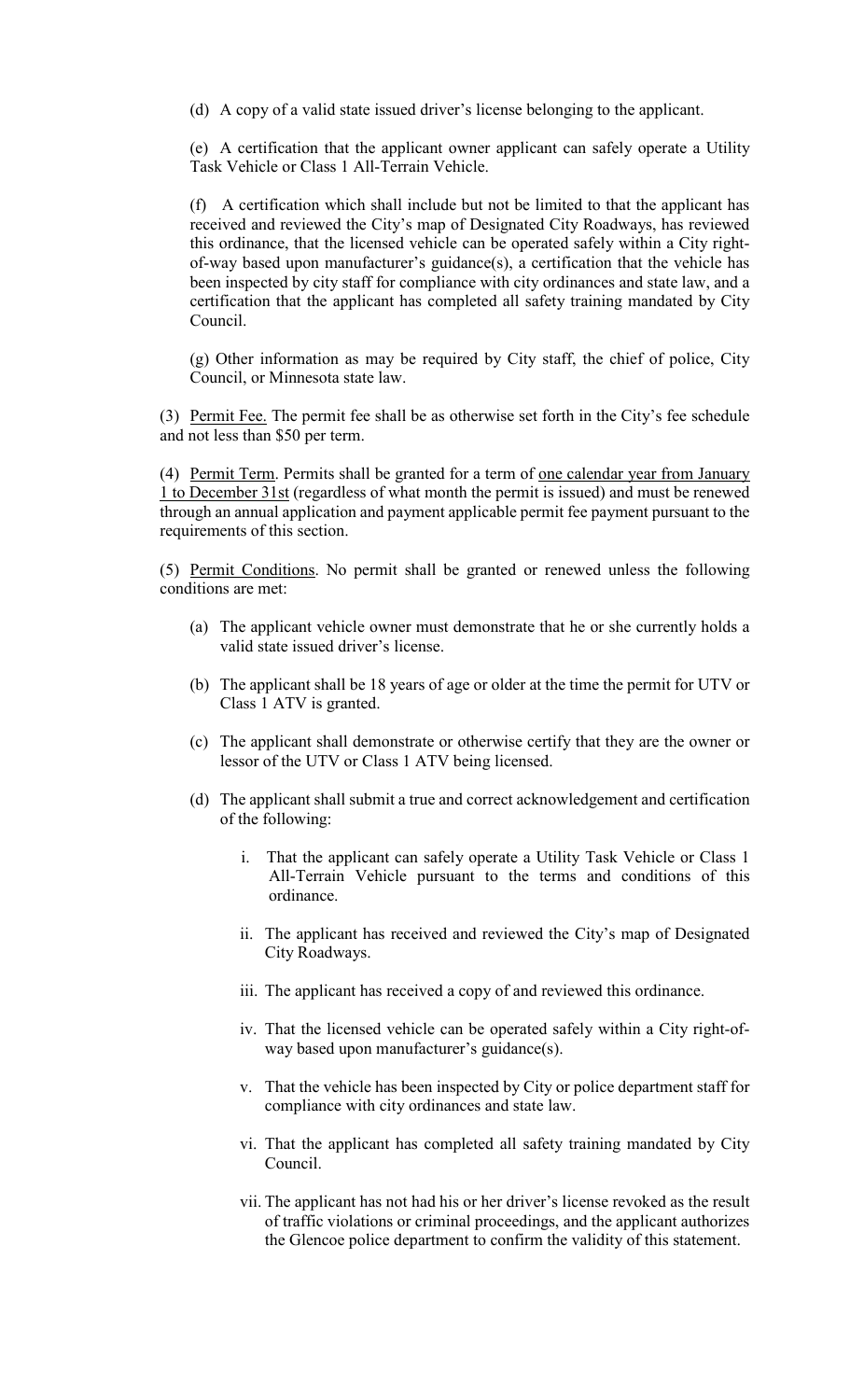viii. The applicant must provide evidence of insurance valid for no shorter than the permit term and in compliance with the provisions of Minnesota Statutes concerning insurance coverage for Utility Task Vehicle, or Class 1 All-Terrain Vehicle.

(6) Permitted Operation(s) – Designated City Roadways. No permit or license under this section shall be required for vehicles or Drivers that exclusively operate within and upon private property, and such use shall be considered the sole exemption from the requirements of this ordinance. Any use or operation within the City's corporate limits of a UTV or Class 1 ATV not otherwise considered exempt shall be restricted to Drivers operating vehicles which the City has issued a permit under this ordinance. Any Driver of a UTV or Class 1 ATV shall only operate upon those portions of paved City rights-ofway that are both marked for motor vehicle traffic and specified as Designated City Roadways, or as otherwise allowed under this section. A Driver must always possess proof of a valid and current permit granted under this section and display said permit in plain sight in the rear left portion of the Vehicle, and a valid and current proof of insurance in compliance with the provisions of Minnesota Statutes concerning insurance coverage for Utility Task Vehicle, or Class 1 All-Terrain Vehicle.

(7) Operation upon Non-Designated City Roadways. No Driver shall operate a UTV or Class 1 ATV upon a county, state, or federal right-of-way that is not a Designated City Roadway.

(8) Requirements Specific to Utility Task Vehicles. Notwithstanding anything to the contrary herein, Utility Task Vehicles may only be operated upon Designated City Roadways from sunrise to sunset. They shall not be operated pursuant to this section during inclement weather conditions or at any time when there is insufficient light to clearly see persons or vehicles on the roadway at a distance of 500 feet.

(9) Requirements Specific to Class 1 All-Terrain Vehicles. Notwithstanding anything to the contrary herein, Class 1 ATVs shall only be operated upon Designated City Roadways from sunrise to sunset. Class 1 ATVs shall not be operated pursuant to this section during inclement weather conditions or at any time when there is insufficient light to clearly see persons or vehicles on the roadway at a distance of 500 feet. No Driver shall operate a Class 1 ATV without eye protection.

 (10) Street Crossings. The Driver of a Utility Task Vehicle, or Class 1 All-Terrain Vehicle may directly cross any street or highway intersecting a Designated City Roadway, regardless of whether that street or highway being crossed is a Designated City Roadway.

 (11) Compliance with Traffic and Motor Vehicle Laws. A permitted Driver or any person operating a Utility Task Vehicle or Class 1 All-Terrain Vehicle unlawfully without a permit under this section has all the rights and duties applicable to the driver of any other vehicle under the provisions of Minn. Stat. ch. 169, subd. 6, as it may be amended from time to time, except when these provisions cannot reasonably be applied and except as otherwise specifically provided in Minn. Stat. § 169.045, subd.7, as it may be amended. Notwithstanding the foregoing, a permitted Driver or any person operating a UTV or Class 1 ATV unlawfully without a permit shall at all time observe all Minnesota statutes and City ordinances applicable to traffic and motor vehicles, including but not limited to the following which shall be unlawful:

- a. At a rate of speed or rate of acceleration greater than reasonable or proper under all the surrounding circumstances and in no event at a rate of speed greater than the posted speed limit.
- b. In a careless, reckless, or negligent manner so as to endanger other persons or property.
- c. To tow anything including any person or object, unless the UTV or Class 1 ATV is towing a street legal trailer to or from the City's yard waste and/or compost facility.